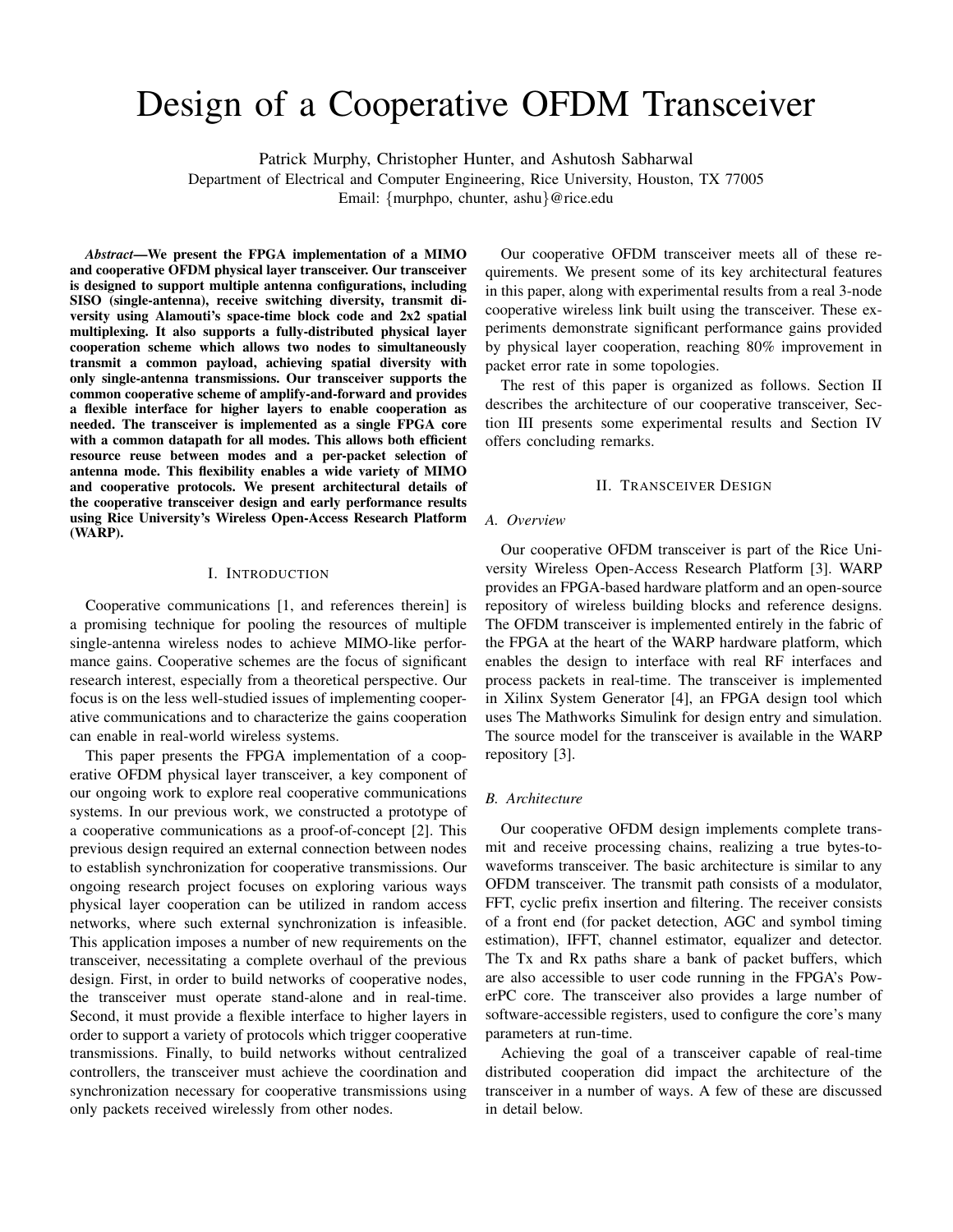*1) Automatic Response Processing:* One of the primary goals of our design was to enable cooperation in random-access networks, which requires that nodes be able to trigger cooperative transmissions in response to receiving data or control packets from other nodes in the network. This requirement imposes very strict synchronization tolerances on the latency between receiving a wireless packet and transmitting one in response. Our cooperative OFDM implementation builds on the WARP OFDM Reference Design, one of the open-source reference projects we maintain as part of the WARP repository [\[3\]](#page-4-3). In previous designs, the Rx-Tx turnaround was controlled entirely from the MAC software running in the FPGA's PowerPC core, and the turnaround latency was approximately  $24\pm0.8\mu s$ .

This  $1.6\mu s$  window is the same length as the guard interval used in our PHY design to protect OFDM symbols from inter-symbol interference. If this level of jitter were present in the start times of cooperative transmissions, a significant fraction of the OFDM cyclic prefix would be consumed by the synchronization uncertainty, leaving too little guard interval to protect against multipath in the propagation environment.

To combat this problem, we designed a new FPGA subsystem to manage all Tx-Rx and Rx-Tx transitions. This subsystem has two major functions. First, it controls the pins which enable the transmit and receive paths through the WARP hardware's radio transceiver. Second, it contains logic which can automatically initiate a packet transmission in response to a packet reception. The conditions for triggering the transmission and the contents of the response packet are programmed by the MAC software and can be changed on per-packet timescales. This subsystem essentially functions as a MAC "accelerator," allowing protocol behaviors to be specified in C code but executed by dedicated hardware resources at fast and deterministic timescales. The flexibility of this subsystem is motivated by our goal of building a transceiver which allows exploration of various protocols for triggering physical layer cooperation without having to design a custom PHY for each one.

The same subsystem can also be used to trigger noncooperative transmissions. In this mode, the transmitted packet's header is constructed on-the-fly from both static values provided by user code and values pulled from the header of a received packet. The packet templates are defined by user code and can be updated at run-time. This design enables the implementation of high-performance MAC protocols without having to implement the protocol itself in hardware.

Figure [1](#page-1-0) illustrates the jitter between the source and relay transmissions as measured in real-time. The oscilloscope here was triggered by the relay transmission and displays the start of multiple corresponding source transmissions. The difference in transmit start times is clearly bounded to  $\pm 1$  sample period (100ns). This bound on transmit offsets is expected, given that nodes operate with independent sampling clocks and use correlation against incoming preambles to define the timing of the receiver's processing.

In the case of overlapping transmissions, the first transmission to arrive at the destination will trigger reception, thus limiting the offset to one sample period (plus any propagation time differences) for a given reception. The issue of propagation times is also tractable in the kinds of networks where we envision our transceiver could be employed. In our implementation, a single sample of cyclic prefix provides tolerance for propagation distance offsets of 100+ feet (wireless signals propagate at  $\approx$ 1 ft/ns). This issue would require more detailed consideration in systems operating over longer distances or with more aggressive cyclic prefix lengths. For example, if nodes were aware of their relative distances, cooperating nodes could delay their transmissions to align their arrivals at the destination. Our automatic response block provides a userprogrammable delay to accommodate exactly such a scheme.



<span id="page-1-0"></span>Fig. 1. Real-time capture of source transmission start relative to relay transmission start.

*2) PHY Frame Formats:* An important feature of the Alamouti space time block code is that the signal transmitted from each antenna (or each node, in a distributed version) contains the full packet payload. This provides the scheme's diversity, allowing the destination to receive the packet even if one stream is missing entirely. To preserve this feature in a real network, the Alamouti-encoded OFDM symbols must be wrapped in a frame format which also contains everything the receiver needs to process the packet should only a single node transmit. The frame format must include waveforms to enable packet detection, automatic gain control, carrier frequency offset correction, symbol timing, and channel estimation.

We use the frame formats illustrated in Figure [2.](#page-2-1) These formats were motivated by the 802.11a PHY specification. Our preamble has two parts: short training symbols, primarily for AGC convergence, and long training symbols, for carrier frequency offset and symbol timing estimation. Following the preamble are dedicated channel training symbols. The training symbols are transmitted for each stream, orthogonal in time. The Alamouti-encoded data follows the training, containing both the low-rate symbols (for the header) and full-rate symbols (for the user payload). The header and payloads are protected by separate checksums, allowing the MAC to take meaningful action upon receipt of a packet with a valid header but invalid payload.

*3) Carrier Frequency Offset:* CFO is a significant factor in the performance of OFDM systems [\[5\]](#page-4-5). Our OFDM receiver uses standard techniques for compensating for carrier offsets and phase noise [\[6,](#page-4-6) [7\]](#page-4-7). The effects are compounded when two nodes with different carrier frequency offsets are transmitting simultaneously to a common destination. Handling CFO for cooperative transmissions depends on the cooperative scheme. With amplify-and-forward, it is possible to ignore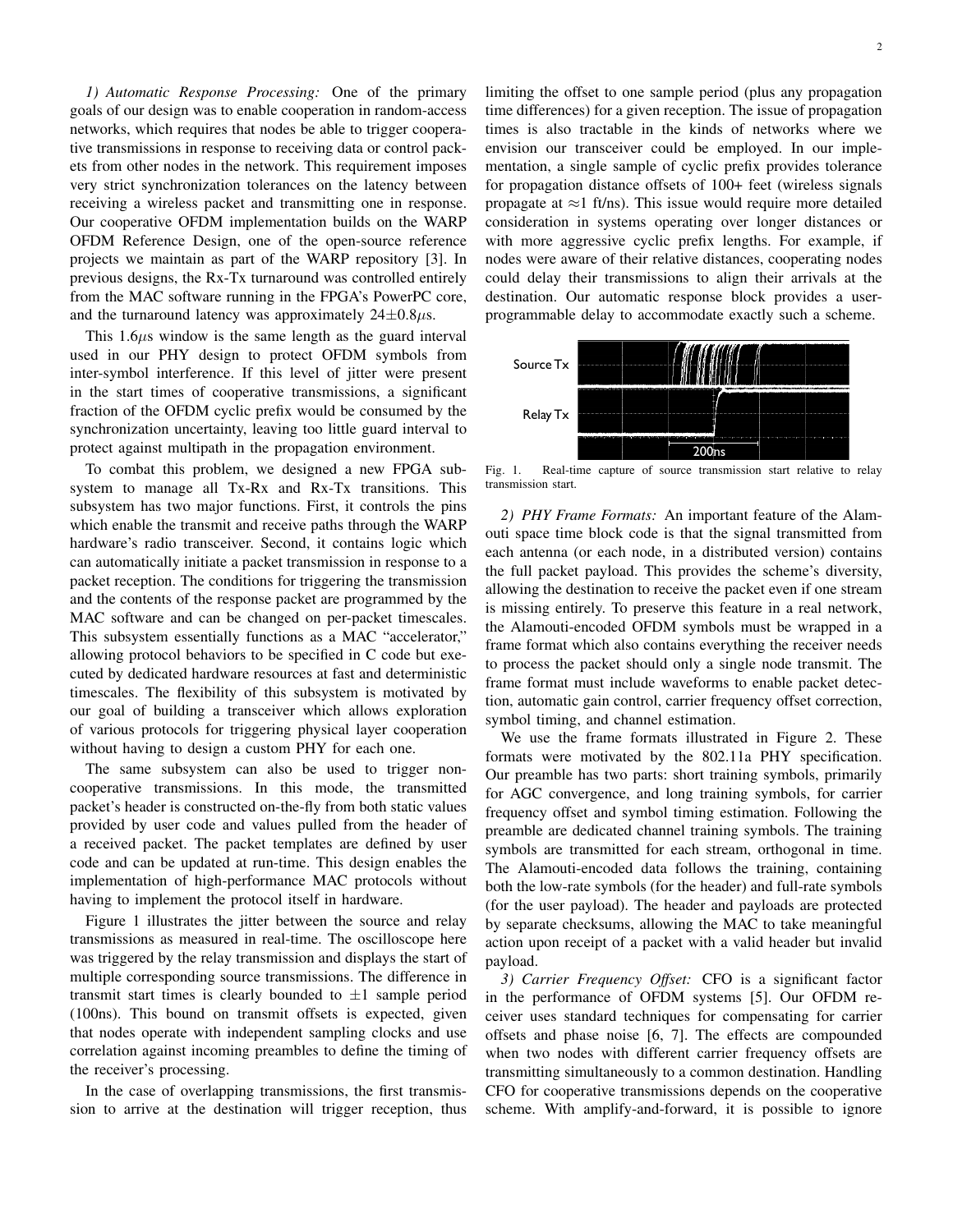

<span id="page-2-1"></span>Fig. 2. Physical layer frame formats.

offsets relative to the relay entirely when oscillator drift is negligible on packet timescales [\[2\]](#page-4-1). An AF relay which uses the same carrier reference for downconversion and upconversion passively inverts the source-relay CFO when re-transmitting the analog waveform. From the destination's perspective, it receives a waveform subject to only the source-destination CFO. We exploit this property in our AF implementation and experimentally confirm it by observing identical CFO measurements at the destination during a source-only transmission and the subsequent AF transmission.

# III. EXPERIMENTS

#### <span id="page-2-0"></span>*A. Integration*

The cooperative OFDM transceiver is just one of many pieces required to build a fully operational wireless node. In order to evaluate our transceiver, we integrate it with a number of additional FPGA cores from the WARP repository. These include packet buffers, a timer and controllers for the various components on the WARP radio board. We also utilize cores from the Xilinx design tools, such as an Ethernet MAC and general purpose I/O controllers for real-time debug and monitoring of the design in hardware

We also use the FPGA's embedded PowerPC core extensively. Software running in the PPC handles PHY configuration and control, packet transfers between the wireless and Ethernet interfaces, and the recording of performance metrics. The code is built from both custom and Xilinx-provided peripheral drivers, the WARPMAC [\[8\]](#page-4-8) framework for packet processing and PHY control and frameworks for running experiments and gathering statistics. The code also enables remote control of the node via Ethernet, which allows a central computer to configure multiple nodes, execute an experiment and extract results from each participating node. A block digram of the full implementation is shown in Figure [3.](#page-2-2)

Table [I](#page-2-3) lists the key parameters of our cooperative OFDM PHY implementation. It also lists the rates and packet sizes used in the experiments discussed below.

Table [II](#page-2-4) lists the FPGA resource usage for both the PHY and the overall FPGA design built to characterize the PHY in real-time. We used a WARP FPGA Board v1 with a Xilinx XC2VP70 FPGA for these experiments.



<span id="page-2-3"></span><span id="page-2-2"></span>Fig. 3. Full wireless node block diagram, integrating cooperative transceiver and other PHY blocks.

TABLE I PHY & EXPERIMENT PARAMETERS

| 2427MHz               |  |  |
|-----------------------|--|--|
| 10dBm                 |  |  |
| 10MHz                 |  |  |
| 64 subcarriers        |  |  |
| $1.6\mu s$            |  |  |
| $48\mu s$             |  |  |
| 24 bytes              |  |  |
| <b>BPSK</b> at 6Mbps  |  |  |
| $1016$ bytes          |  |  |
| <b>OPSK</b> at 12Mbps |  |  |
| $757\mu s$            |  |  |
|                       |  |  |

TABLE II FPGA RESOURCE USAGE

<span id="page-2-4"></span>

| FPGA Resource      | <b>PHY</b> | <b>PHY</b> | Full   | Available |
|--------------------|------------|------------|--------|-----------|
|                    | Tx         | Rx         | Design | (XC2VP70) |
| <b>Slices</b>      | 3771       | 9651       | 22430  | 33088     |
| <b>Multipliers</b> | 52         | 85         | 163    | 328       |
| <b>Block RAMs</b>  | Q          | 138        | 304    | 328       |
| I/O                | -          |            | 548    | 964       |

#### *B. Experimental Methodology*

Our experimental setup consists of three WARP nodes, each consisting of a WARP FPGA and radio board. Every node is configured with the same design, implementing the full cooperative OFDM transceiver and the supporting FPGA cores and code to utilize the PHY in real-time. For each trial, the source node transmits random packets with 24 byte headers and 1016 byte payloads. The source transmits each data packet twice. In the first slot, the relay both attempts to decode the packet and records the raw I/Q samples it receives from the RF interface. If the relay is able to successfully decode the packet (i.e. both the header and payload checksums indicate no errors occurred), it enables its amplify and forward subsystem, preparing to re-transmit the received packet's raw waveform. The source also prepares to re-transmit the same packet. The two cooperating transmissions are triggered by a control packet transmitted from the destination node. These simultaneous transmissions constitute the second time slot, during which the destination attempts to decode the incoming packet.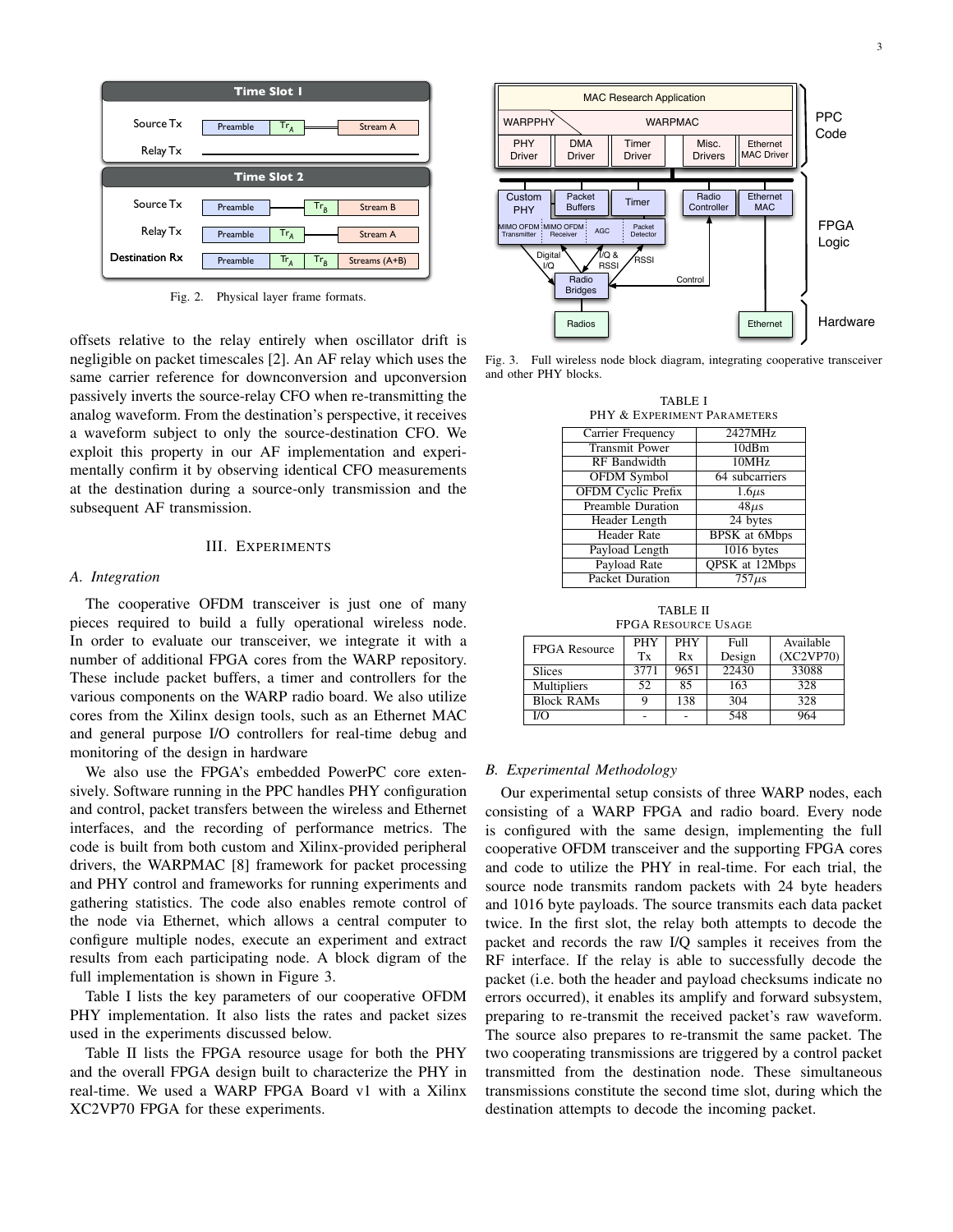This protocol is similar to the selection relaying scheme described by Laneman [\[9\]](#page-4-9). It is important to note that our transceiver does not impose this scheme; the conditions for triggering re-transmissions and cooperative transmissions are configured entirely by user code at run-time. Many protocols, including those in [\[9\]](#page-4-9), can be explored using our design.

In order to realize a repeatable propagation environment, we use an Azimuth ACE 400WB wireless channel emulator [\[10,](#page-4-10) [11\]](#page-4-11) to connect the RF interfaces of the WARP nodes. This emulator is designed for testing high-performance MIMO systems and is widely used in industry for wireless systems characterization and standards compliance testing. The wireless interface of each WARP node is connected to the emulator, as illustrated in Figure [4.](#page-3-0) A custom Tcl script is used to control the WARP nodes (to gather performance statistics) and the Azimuth Director-II API (to configure the emulator).



<span id="page-3-0"></span>Fig. 4. Hardware connections and emulated channels for PHY experiments.

We chose the channel model for our tests from the TGn family of models proposed for the IEEE 802.11n standard [\[12\]](#page-4-12). Specifically, we used TGn model B, which models a channel with nine taps and delay spread of 80ns. This model realistically captures the scaling, phase and dispersion effects of scattering in an indoor environment. It specifies a Doppler spread of 2.6Hz, which we adopt in our experiments.

For every test, the three forward links  $(S \rightarrow D, S \rightarrow R,$  and  $R\rightarrow D$ ) use the same model and have identical fading statistics but independent instantaneous fading coefficients. The emulator allows each link to be configured with an average SNR spanning a 40dB range. By sweeping various average SNRs, we are able to emulate a large number of physical topologies.

The reverse channels (D $\rightarrow$ S and D $\rightarrow$ R) are configured as non-fading with very high SNR. This allows the source and relay to receive the destination's control packet with near certainty. In fact, we measured no losses of the control packet in any of our tests. This approach is designed to enable characterization our cooperative PHY directly without the complications of a higher-layer MAC protocol. Our transceiver does not require a perfect feedback path to operate. In fact, one of our primary goals in designing a distributed cooperative system is to explore protocols which preserve cooperative gains when feedback paths, frequently assumed to be ideal, are subject to the same wireless degradations as other transmissions.

# *C. Topologies*

The channel emulator enables experiments with arbitrary topologies, achieved by choosing various average SNRs between each node. We chose to explore two topologies. In the first, the source-destination average SNR is fixed to emulate a physical separation of approximate 20m. We then sweep the SNR of the source-relay and relay-destination channels to emulate multiple relay positions along the source-destination line.

The second topology fixes the source-relay channel at a high SNR and sweeps the destination's position. In this setup, the source-destination and relay-destination channels have the same average SNR (i.e. same distance) but independent instantaneous channel coefficients. This configuration models the real-life scenario of co-located source and relay nodes, such as a single user's laptop and mobile phone cooperating to communicate with a distant base station.

#### *D. Metrics*

We use bit error rate (BER) and packet error rate (PER) as the metrics for our experiments. A packet is in error when at least one bit error occurs in either its header or payload, or if the receiver fails to detect the packet at all. Bit error rate is measured in real-time by the receiver only for packets whose headers are received without error. Packets with header errors and undetected packets are excluded from the BER tabulation. A final metric is the probability of cooperation. This is the probability of the relay participating in the second time slot of a packet exchange. The relay only participates if it is able to decode the packet it receives from the source.

# *E. Results*

The results of our experiments are presented in the plots below. Each data point in these plots represent aggregate results from approximately 60,000 packet transmissions. The traces labeled non-cooperative reflect performance of the a source-destination link under identical channel conditions as the cooperative case, but with the relay disabled.

Figure [5\(c\)](#page-4-13) shows the bit error rate, packet error rate and probability of relay participation for the co-linear topology described above. The blocks labeled  $S$  and  $D$  indicate the position of the source and destination nodes. The peak performance improvement (80% reduction in both BER and PER) is significant and, as expected, occurs when the relay is positioned between the source and destination.

In this figure, the independent variable is presented as distance in meters. The actual experimental variable, as configured in the channel emulator, is the average path loss (in dB) along each emulated wireless channel. The mapping of path loss to distance requires selection of a path loss exponent representative of the propagation environment [\[13\]](#page-4-14). We chose a nominal exponent of 2.1, representing an indoor setting with moderate scattering and mapping to intuitive distances for indoor wireless networking. The exponent experienced by overthe-air transmissions will be heavily dependent on the physical environment. The gains we identify at various path losses would occur even if the mappings to distances were adjusted.

Figure [6](#page-4-15) presents results for the co-located source/relay topology described above. In this plot, the independent variable